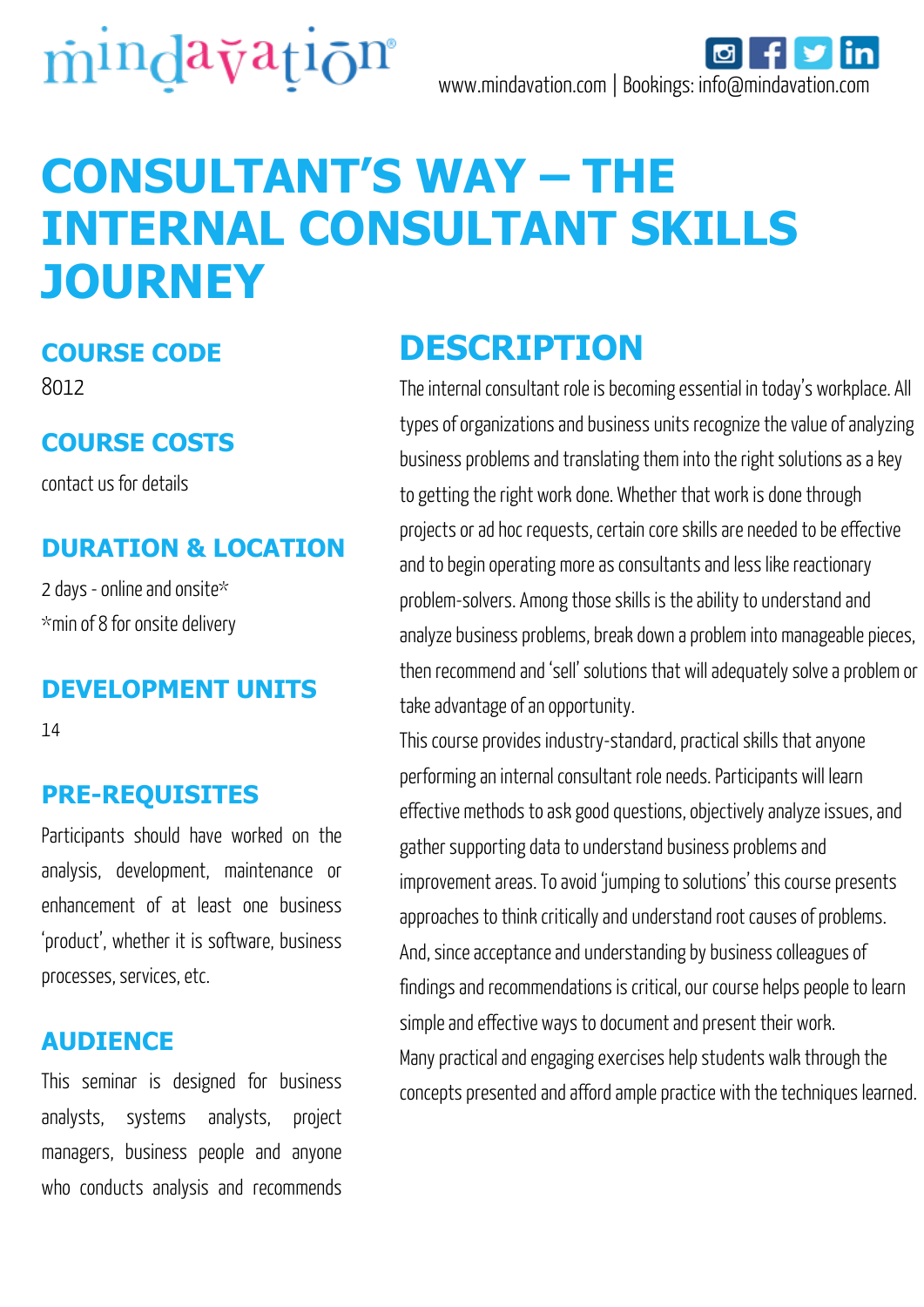solutions for any business 'product', including software, business processes, services, etc.